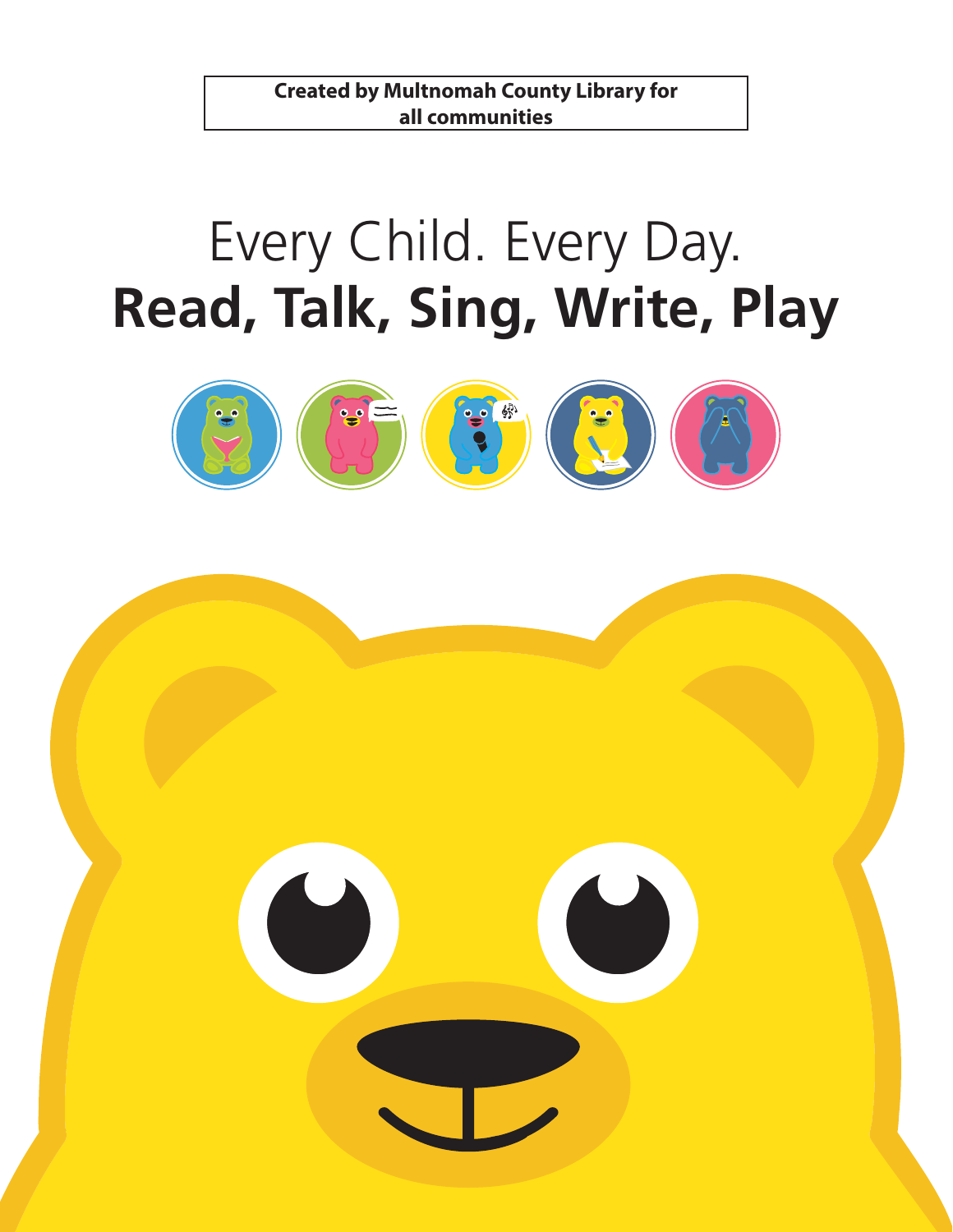### **Dear Parent or Caregiver,**

We now know more about how children learn to read than ever before.

The good news is that the best way for you to help your child is fun and easy and something you're probably doing already—reading, talking, singing, writing and playing together every day. These five simple activities help your child develop brain connections for learning to read.

Children are learning all the time. That's why you can teach your child so much by simply talking about what you see and do together. The more language your child hears and uses before school, the more easily he will learn to read.

YOU are the most important part of your child's success in learning to read.

Have fun while you read, talk, sing, write and play with the fun activities in this booklet!

*Early Learning Multnomah would like to thank the Multnomah County Library for creating this booklet.*



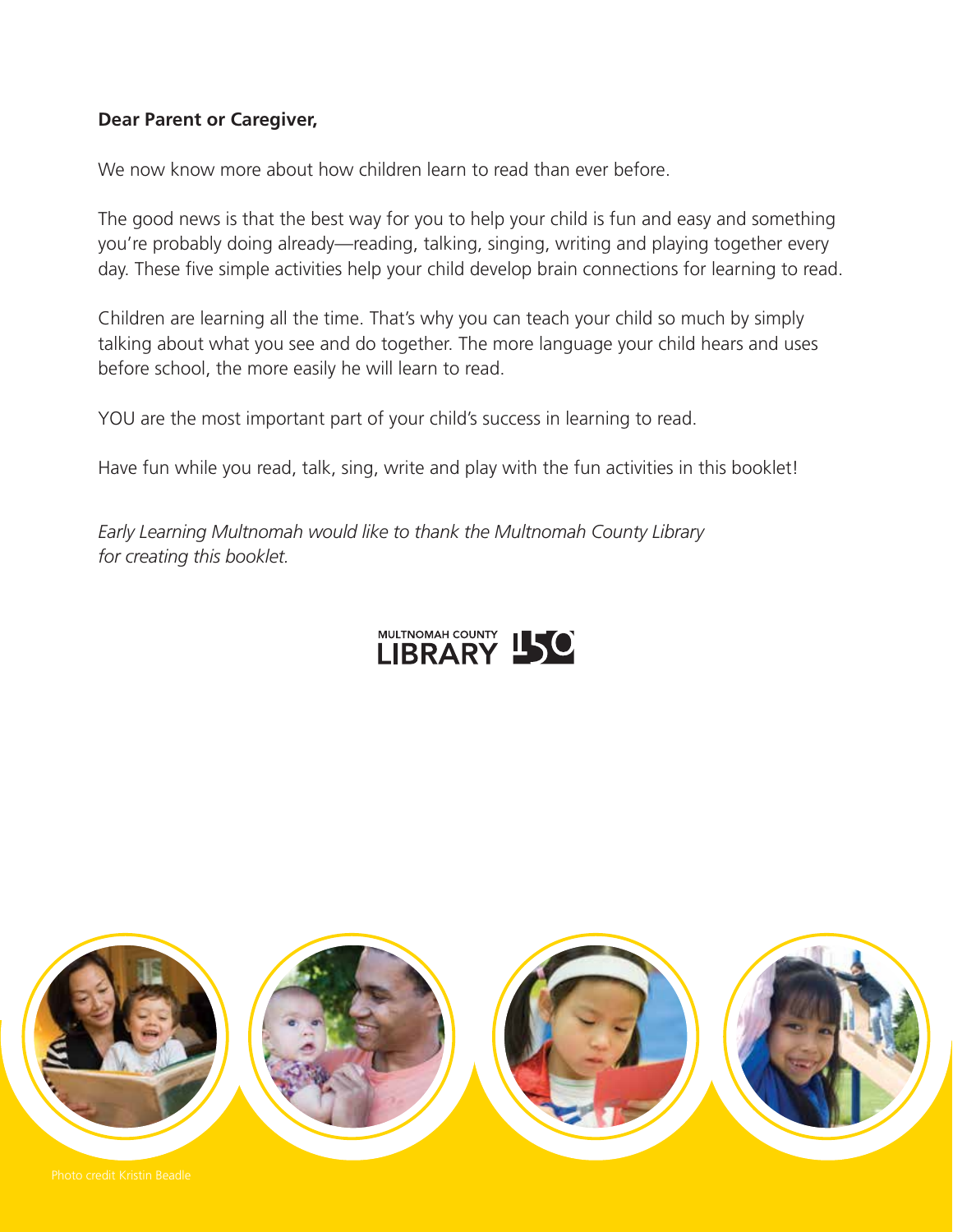

# **Why is reading important?**

Reading helps children learn new words, learn how language works, and learn about the world. Children who know lots of words and enjoy listening to books become better readers.

# **What you can do…**

**Read with excitement in your voice.** Moo, quack, bark, and be silly. When you enjoy sharing books together, your child will enjoy it, and will get the message that reading is important, too.

**Have a conversation while reading.** Talk about the pictures together and ask your child open-ended questions. . "What do you think will happen next?" Relate the book to your child's life. "What would you do?"

**Read it again**! Reading favorite books over and over strengthens brain connections and helps your child get ready to read.

**Read words everywhere.** Read words on street signs, in the grocery store, on the side of a bus. Reading words all around shows your child that words are important and fun to read!

### **Did you know?**

When children are involved in the book they learn so much more. Sharing books with your child is about having a conversation and having FUN. *You* make books come alive. *You* are the magic.

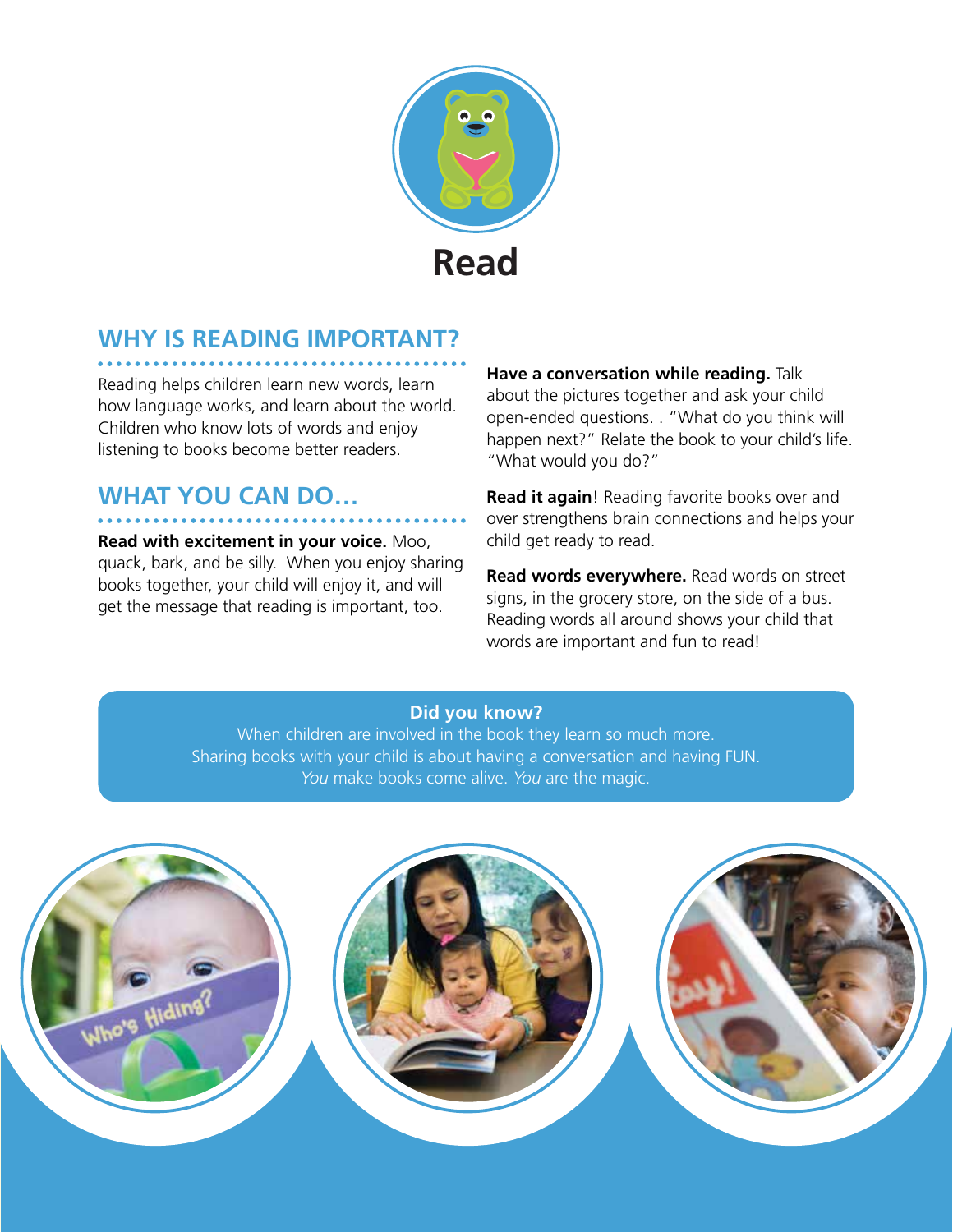

Read a funny poem together.

### **Be Glad Your Nose Is On Your Face, by Jack Prelutsky**

Be glad your nose is on your face, not pasted on some other place, for if it were where it is not, you might dislike your nose a lot.

Imagine if your precious nose were sandwiched in between your toes, that clearly would not be a treat, for you'd be forced to smell your feet.

Your nose would be a source of dread were it attached atop your head, it soon would drive you to despair, forever tickled by your hair.

Within your ear, your nose would be an absolute catastrophe, for when you were obliged to sneeze, your brain would rattle from the breeze.

Your nose, instead, through thick and thin, remains between your eyes and chin, not pasted on some other place- be glad your nose is on your face!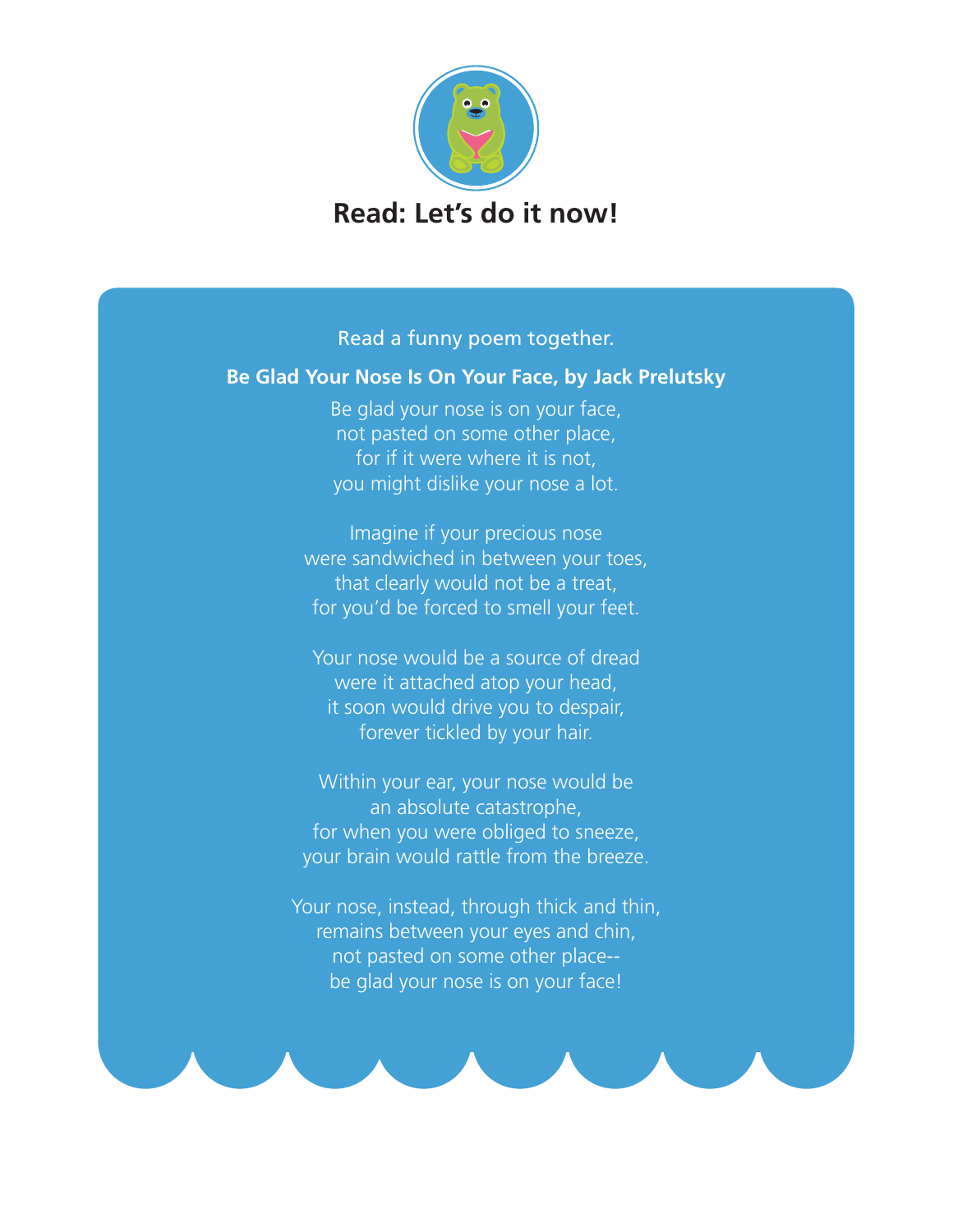

### **Why is TALKING important?**

Children listen to and learn the language they hear around them, and they often repeat it! The more you talk with your child using interesting words, and encourage your child to talk by asking her questions, the more easily she will learn to read.

# **What you can do…**

**Talk to your child about things she enjoys** and things she is doing. Use new words. Before long, she will use them, too. "I see that you're trying to tie your shoes. Way to go! Sometimes it's a challenge, but it will get easier with practice."

**Tell stories.** Talk about where you live, and the people you care about. Tell your child about what happened on the bus, what you heard on the radio, or what you saw on the news. Encourage her to tell stories, too.

**Play a listening game.** Go outside. Pretend to be rabbits by cupping your hands around your ears to make bunny ears. Listen carefully. What do you hear? Are they natural sounds like rain or birds chirping? Or are they people sounds like laughing? Do you hear machine sounds, like cars or a lawn mower? Try this inside too.

### **Play two-step and three-step games.**

"Hop to the closet and grab your shoes." "Put the book on your head and walk to me." "Run to the mailbox, jump up three times and then whistle."Switch roles so you follow your child's directions.

### **Did you know?**

Children who grow up in homes with the TV on as background noise have fewer conversations with adults. They know fewer words and have a harder time learning to read.

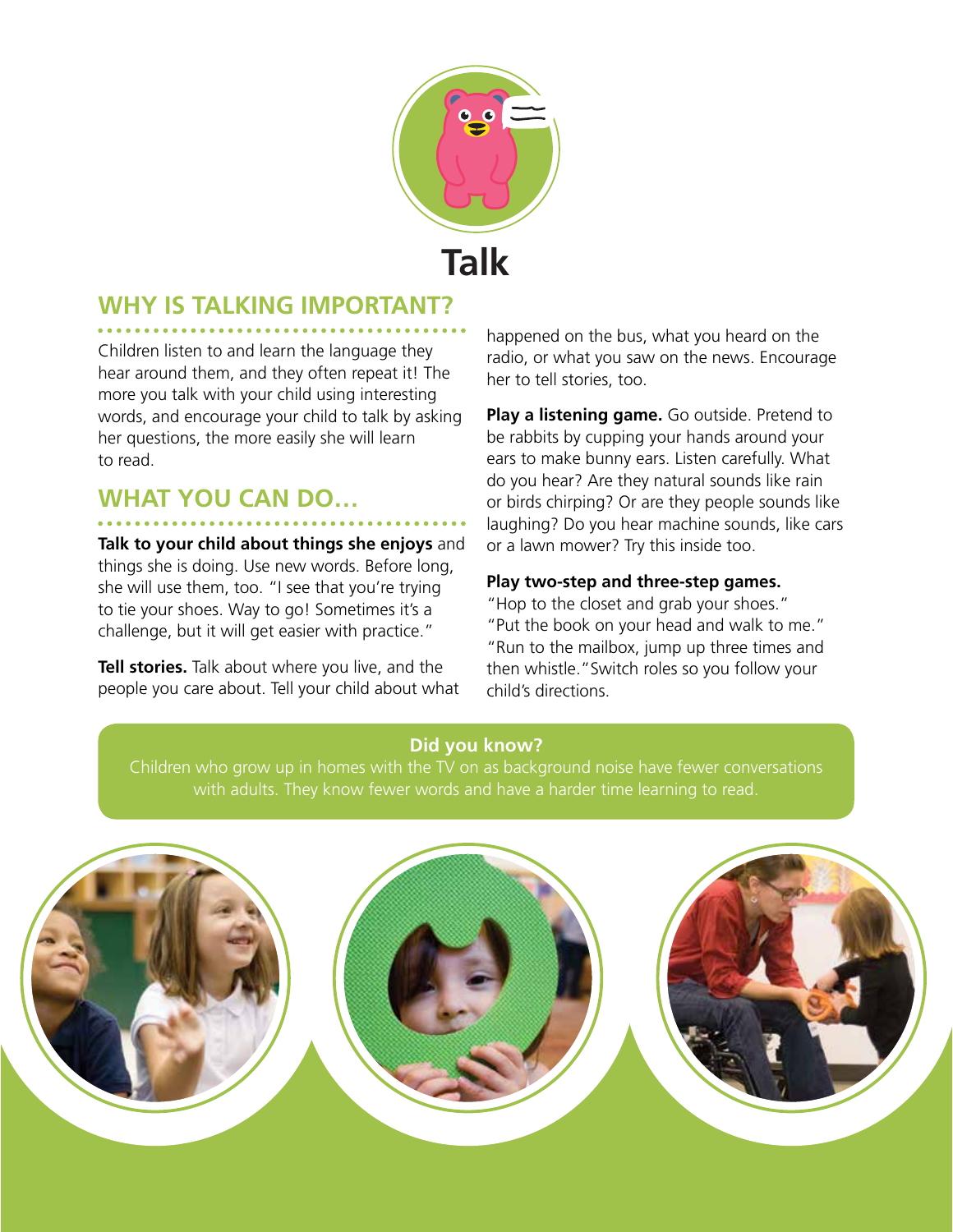

Build a story together. Begin, "Once upon a time there was a family…" Ask your child what happens next. Take turns creating the story. Write it here.

### **Play favorites. Ask each other:**

What is your favorite food? What is your favorite animal? What is your favorite ice cream? What is your favorite holiday? What is your favorite game? What is your favorite book?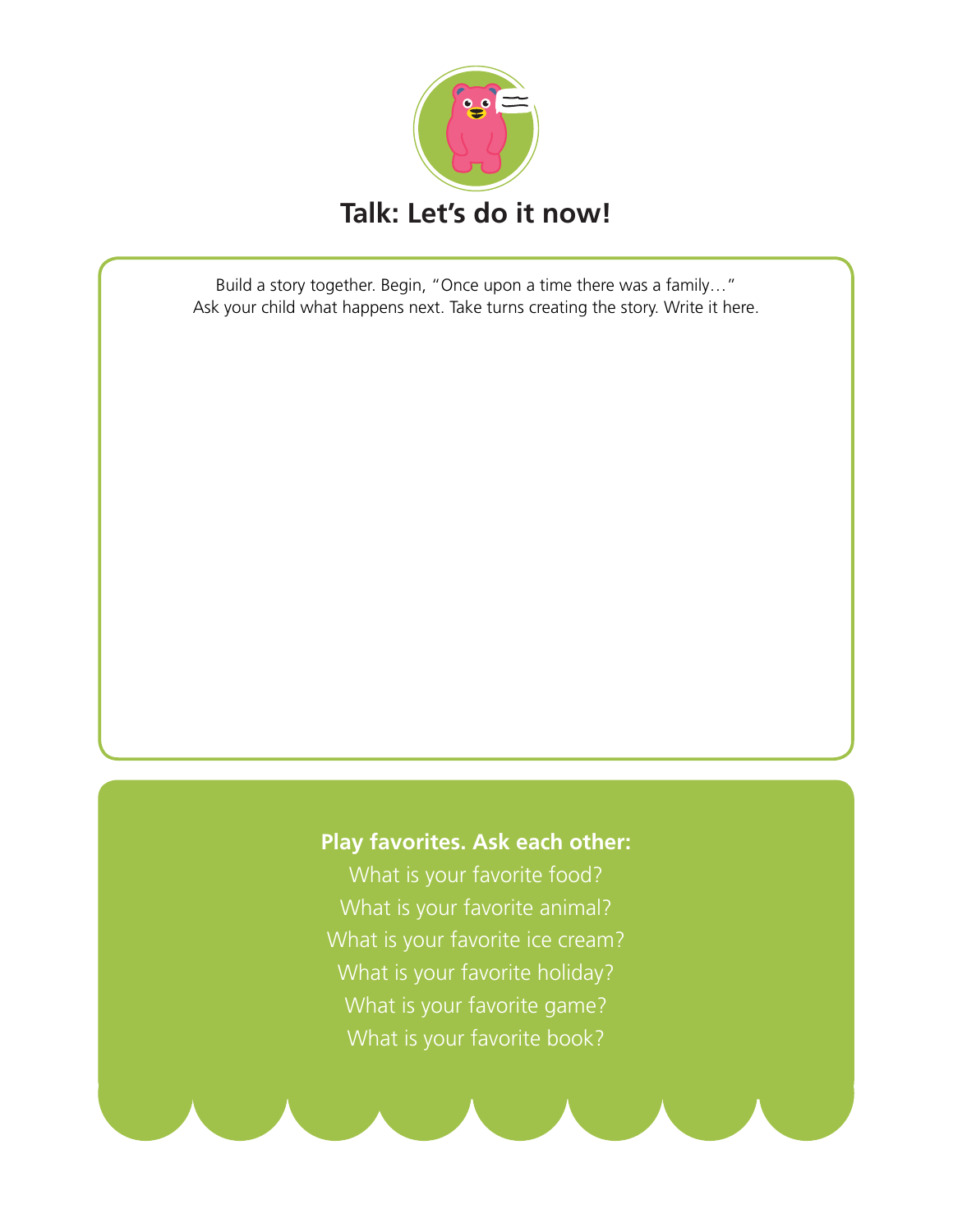

## **Why is SINGING important?**

Songs slow down language and help children hear the smaller sounds that make up words. We sing, "Twink –le, twink-le, lit-tle star," but when we talk, we say "twinkle" or little" much faster.

# **WHAT YOU CAN DO...**

**Sing even if you can't carry a tune.** Your child won't care. Singing with your child helps him feel safe and loved, and that helps his brain grow!

### **Play different kinds of music and dance!**

"How does this music make you want to move?" Dance together. Clap your hands to help your child feel the rhythm and beat.

**Sing to pass the time** or to help with transitions. Sing in the car, while picking up toys, or whenever you want. Singing makes it fun for your child to join in with you. "This is the way Sam puts on his coat, puts on his coat, puts on his coat. This is the way Sam puts on his coat so early in the morning."

### **Did you know?**

Putting words to music helps children remember them. Do you still remember the words to songs you learned as a child?

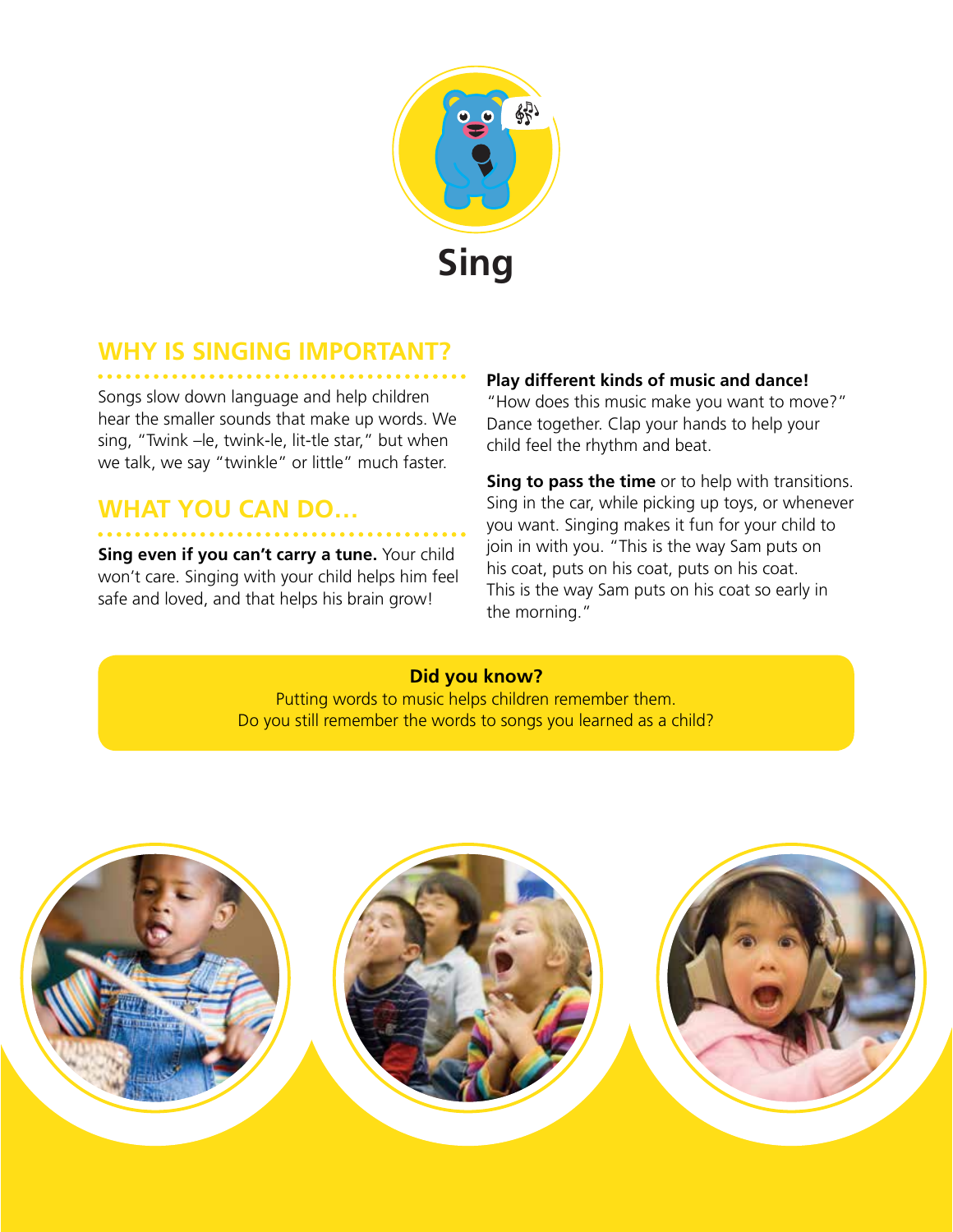

Did you sing to your child when he was a baby? Sing it again! Write the words here.

### Down By the Bay

Down by the bay Where the watermelons grow Back to my home I dare not go For if I do My mother will say Did you ever see a fly Wearing a tie? Down by the bay.

Down by the bay Where the watermelons grow Back to my home I dare not go For if I do My mother will say Did you ever see a whale With a polka dot tail?

Did you ever see a moose Kissing a goose?

*Continue by making up new rhymes.*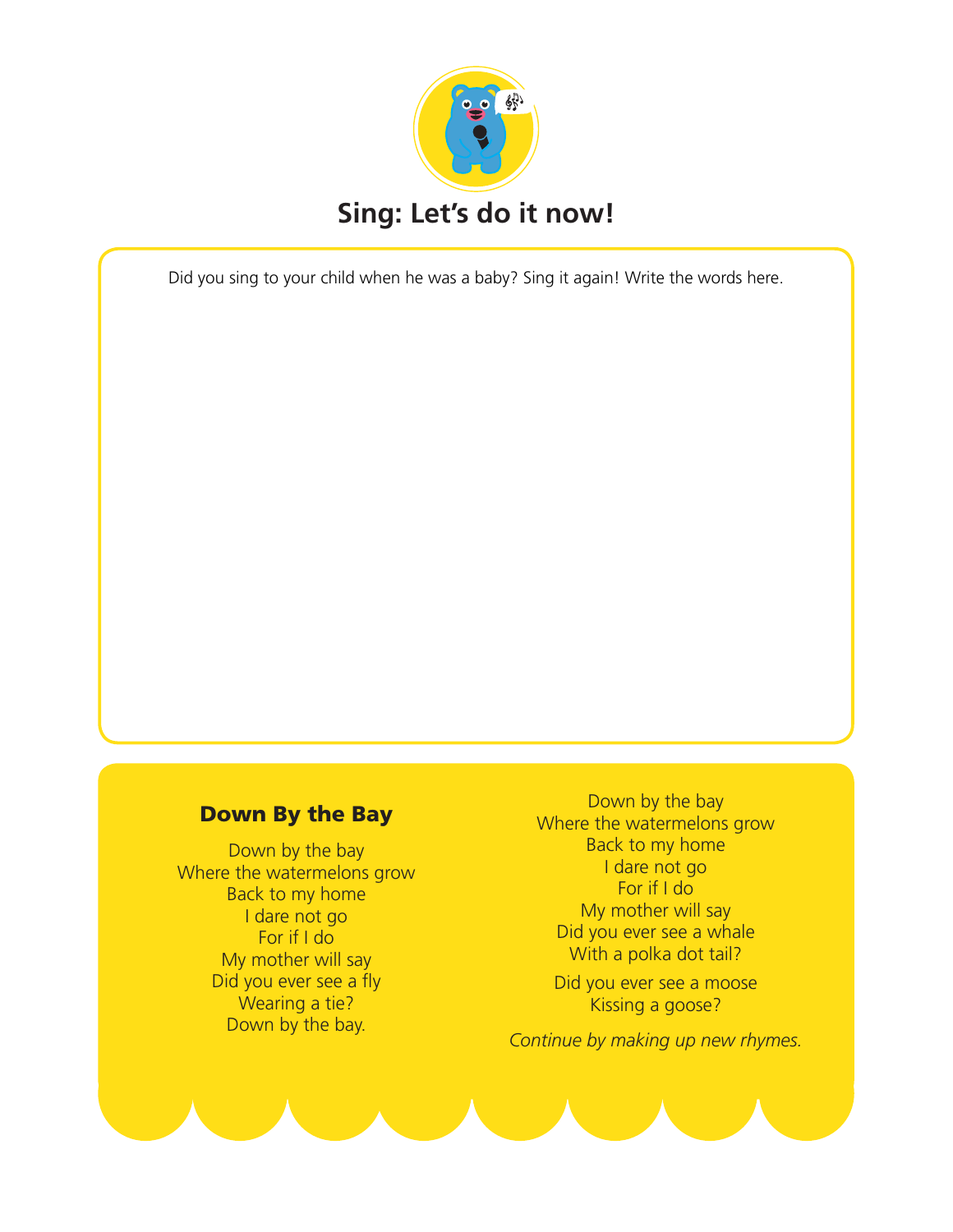

# **WHY IS WRITING IMPORTANT?**

Writing helps children understand that the words they speak can be written down, and then read and spoken by someone else. They begin to understand that those squiggles on the page have meaning.

# **WHAT YOU CAN DO...**

**Provide writing materials** like crayons, chalk, markers, pencils, pens, and paper in a box your child can use anytime he wishes. Encourage him to draw and scribble anytime. Scribbling is the beginning of writing.

**Find ways to include writing** in your child's activities. Play restaurant. Decide what kind of food you'll serve and write the menu. Draw pictures of the food or cut out pictures from magazines and newspapers. Place your order and enjoy your lunch. Make paper money and pay for lunch!

**Teach your child to write his first name.** Be patient, this takes time and practice. Look for fun ways to write your child's name, too—in salt or sand and with play dough or yarn.

**Write for a reason.** Make birthday and holiday cards together. Draw pictures or cut up junk mail or magazines. Be sure to follow through by addressing, stamping, and mailing these important messages to friends and relatives!

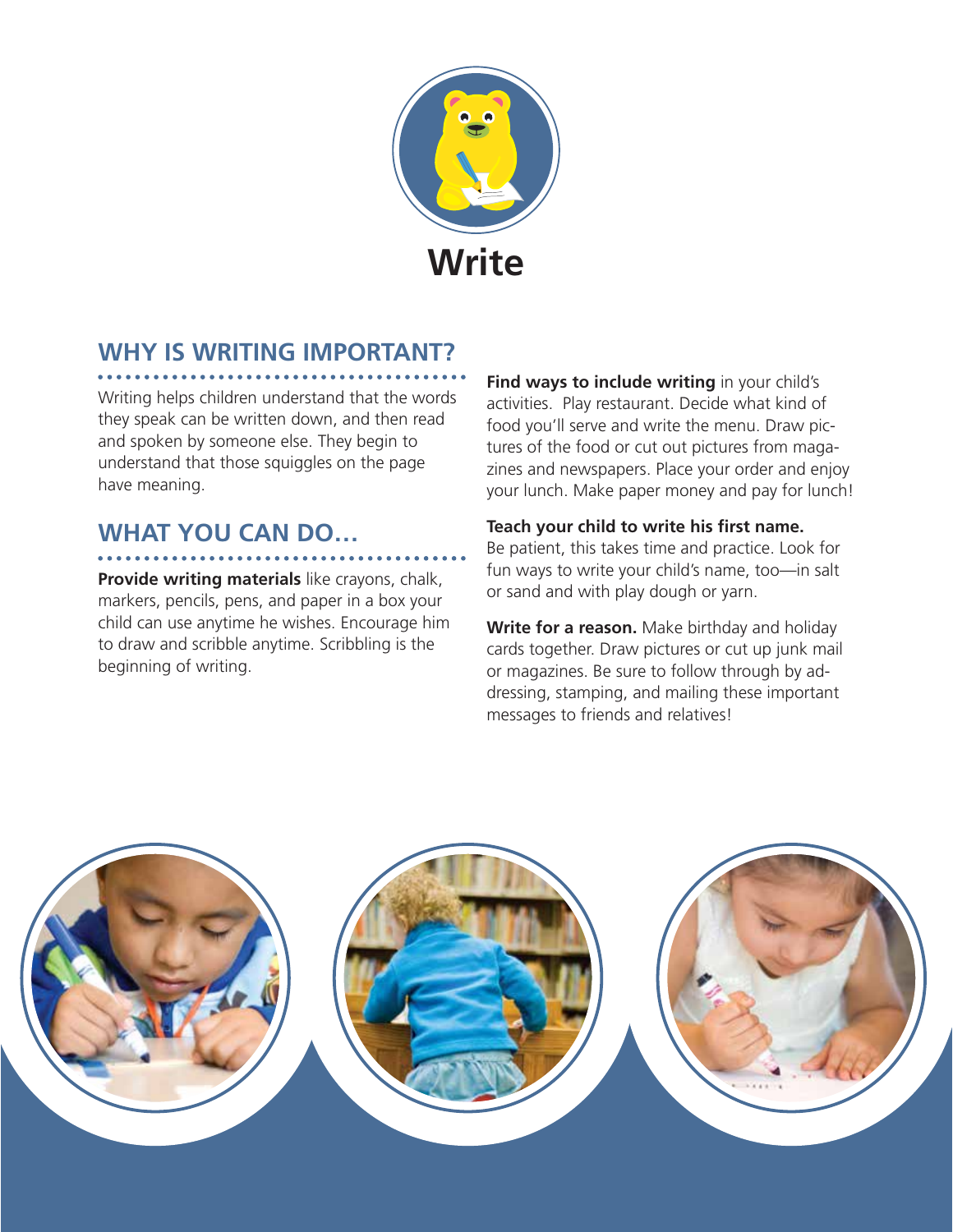

Together trace your hands. Which one is bigger?

#### **Did you know?**

Everything that helps your child build hand strength and coordination—like playing with play dough and cutting with scissors, helps him get ready to write.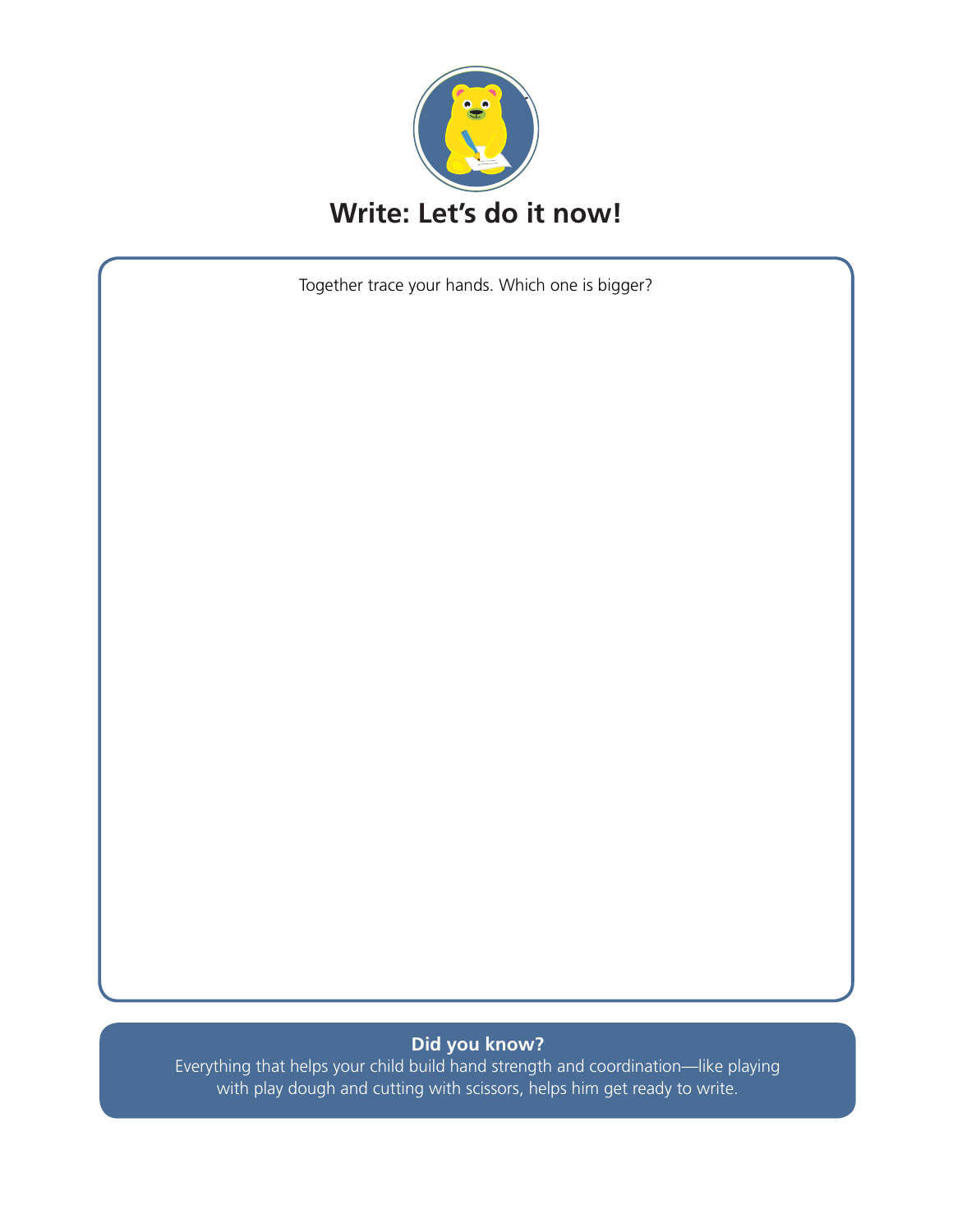

# **WHY IS PLAYING IMPORTANT?**

Playing is how children learn best. They are active learners who gain knowledge by "doing." They push, touch, taste, shake and test how things work. Sometimes play is messy—that's ok.

# **What you can do…**

### **Give your child unscheduled free time to play.**

Open-ended playtime means she decides what she wants to do and how she wants to do it. Provide simple, everyday items such as big boxes, paper tubes, masking tape, cereal boxes, string, markers, blocks—things that inspire her imagination and creativity. Many toys sold today have only one way to use them.

**Make time for whole-body play.** Create an obstacle course by setting up furniture and safe household items to move around. Suggest fun movements like "Wiggle under the chair, tiptoe around the table, crawl through the tent (made of chairs and blanket)." Go outside and try, "Jump over the crack in the sidewalk, skip to the corner, and hop in each square."

### **Play games that encourage conversations.**

Put 3-5 small items on a tray; ask your child to look at the objects; then cover them. Ask him to name what was there. Next, take one item away without your child seeing. Ask which item is missing. Switch roles.

**Limit screen time to encourage play.** TV, computer games and other screen time stifles creative play. Children learn much more from being engaged in the real world (and it helps them sleep better, too!).